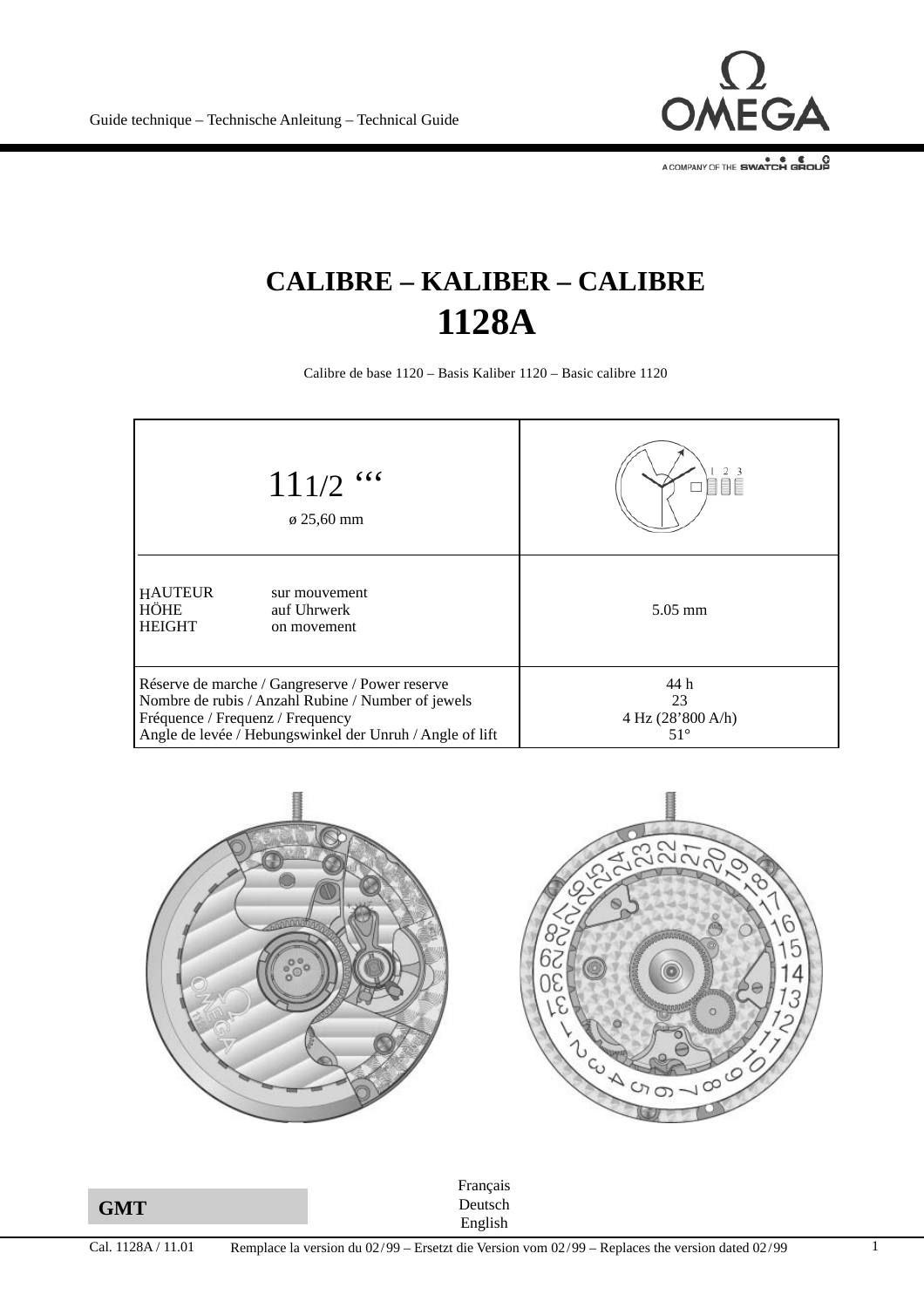| 15                                                                                                                                                                                                                                                                                                                                         | 18<br>17<br>16<br>8<br>$\sqrt{ }$<br>9<br>16<br>15<br>59<br>14<br>Oε<br>$\bullet$<br>13<br>LE<br>$\overline{z}$<br>t<br>$\overline{c}$<br>$0^6$ 0 0 1<br>$\blacktriangle$<br>13<br>0, 0 |
|--------------------------------------------------------------------------------------------------------------------------------------------------------------------------------------------------------------------------------------------------------------------------------------------------------------------------------------------|-----------------------------------------------------------------------------------------------------------------------------------------------------------------------------------------|
| Liste des fournitures par ordre d'assemblage<br><b>Bestandteilliste in Montagereihenfolge</b><br>Parts listed in order of assembly                                                                                                                                                                                                         |                                                                                                                                                                                         |
| $1 = 31.083$<br>$11 = 16.010.06$<br>$12 = 3502$<br>$2 = 31.041$<br>$3 = 31.100$<br>$13 = 91.440$<br>$4 = 31.101(1120)$<br>$14 = 53.080$<br>$5 = 10.062$<br>$15 = 13.111$<br>$6 = 10.062.01(1120)$<br>$16 = 3501$<br>$7 = 31.101$<br>$17 = 13.105$ (2x)<br>$8 = 33.032$<br>$18 = 3500$<br>$9 = 31.046$<br>$19 = 31.047.06$<br>$10 = 33.014$ | 12<br>11                                                                                                                                                                                |
| Lubrification - Schmierung - Lubrication                                                                                                                                                                                                                                                                                                   | 6                                                                                                                                                                                       |
| Huile fine<br>Dünnflüssiges Öl<br>Moebius 9010<br>$\infty$<br>Fine Oil                                                                                                                                                                                                                                                                     | 5                                                                                                                                                                                       |
| Huile épaisse ou graisse<br>Dickflüssiges Öl oder Fett<br>Moebius D5<br>$\infty$<br>Thick oil or grease                                                                                                                                                                                                                                    | $\overline{\mathbf{c}}$<br>Www                                                                                                                                                          |
| Très faible quantité<br>Sehr kleine Menge<br>Moebius D5<br>⊛OC<br>Very little lubrication                                                                                                                                                                                                                                                  |                                                                                                                                                                                         |
| Graisse<br>Fett<br>Moebius 9501<br>Grease                                                                                                                                                                                                                                                                                                  | 3<br>4                                                                                                                                                                                  |
|                                                                                                                                                                                                                                                                                                                                            | 10                                                                                                                                                                                      |

Remarque: Tous les autres composants sont identiques au calibre de base 1120. Voir guide technique du calibre 1120. Bemerkung: Alle anderen Teile sind identisch mit dem Basiskaliber 1120. Siehe technische Anleitung Kaliber 1120. Remarque: All other components are identical with the basic calibre 1120. See technical guide calibre 1120.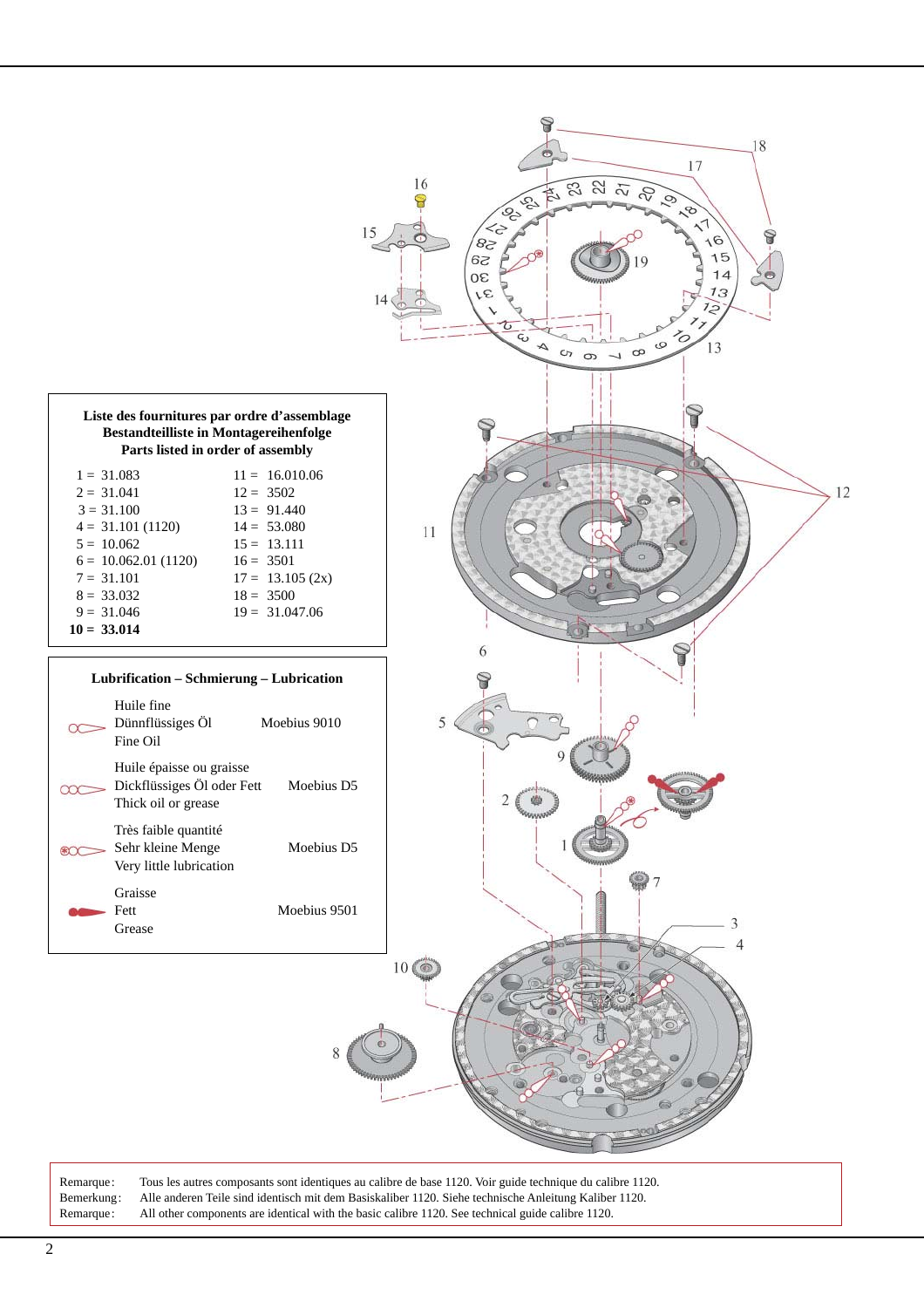

|  | Listes des fournitures – Bestandteilliste – Spare parts list |  |
|--|--------------------------------------------------------------|--|
|  |                                                              |  |

| Cal. | No CS       | <b>SAV</b> | Désignation                                           | Bezeichnung                                  | Designation                                 |
|------|-------------|------------|-------------------------------------------------------|----------------------------------------------|---------------------------------------------|
| 1128 | 10.020.07   | 100        | Platine, empierrée                                    | Werkplatte, mit Steinen                      | Main plate, jewelled                        |
| 1128 | 10.062      | 462        | Pont du rouage de minuterie                           | Wechselradbrücke                             | Minute train bridge                         |
| 1128 | 13.105      | 2535       | 2x Plaque de maintien de l'indicateur<br>de quantième | Halteplatte für Datumanzeiger                | Date indicator maintaining plate            |
| 1128 | 13.111      | 2595       | Plaque de maintien du sautoir<br>de quantième         | Halteplatte für Datumraste                   | Date jumper maintaining plate               |
| 1128 | 16.010.06   | 9448/1     | Planche du mécanisme d'affichage,<br>montée           | Gestell Zeitanzeigermechanismus,<br>montiert | Display mechanismus plattform,<br>assembled |
| 1128 | 22.010.06   | 1143/1     | Masse oscillante, montée                              | Schwungmasse, montiert                       | Oscillating weight, assembled               |
| 1128 | 30.027      | 227        | Roue de seconde                                       | Sekundenrad                                  | Second wheel                                |
| 1128 | 31.041      | 260        | Roue de minuterie                                     | Wechselrad                                   | Minute wheel                                |
| 1128 | 31.046      | 250        | Roue des heures                                       | Stundenrad                                   | Hour wheel                                  |
| 1128 | 31.047.06   | 251/1      | Roue des heures 24 heures, montée                     | Stundenrad für 24 Stunden, montiert          | Hour wheel for 24 hours, assembled          |
| 1128 | 31.083      | 242/1      | Chaussée avec roue entraîneuse                        | Minutenrohr mit Mitnehmerrad                 | Cannon pinion with driving wheel            |
| 1128 | 31.100      | 450        | Renvoi                                                | Zeigerstellrad                               | Setting wheel                               |
| 1128 | 31.101      | 453        | Renvoi intermédiaire                                  | Zwischen-Zeigerstellrad                      | Intermediate setting wheel                  |
| 1128 | 31.120      | 410        | Pignon de remontoir                                   | Kupplungsrad                                 | Winding pinion                              |
| 1128 | 31.121      | 407        | Pignon coulant                                        | Kupplungstrieb                               | Sliding pinion                              |
| 1128 | 33.014      | 2543       | Roue intermédiaire de quantième                       | Datum-Zwischenrad                            | Intermediate date wheel                     |
| 1128 | 33.032      | 2802       | Roue de quantième                                     | Datumrad                                     | Date wheel                                  |
| 1128 | 51.010.21   | 401        | Tige de remontoir                                     | Aufzugwelle                                  | Winding stem                                |
| 1128 | 51.080.06   | 443/1      | Tirette, montée                                       | Winkelhebel, montiert                        | Setting lever, mounted                      |
|      | 1128 53.022 | 2539       | Commande du correcteur de quantième                   | Schalthebel für Datumkorrektor               | Date corrector operating lever              |
| 1128 | 53.080      | 2576       | Sautoir de quantième                                  | Datumraste                                   | Date jumper                                 |
| 1128 | 91.440      |            | Indicateur de quantième pour                          | Datumanzeiger, für Fenster bei 3 Uhr         | Date indicator, for windows opening         |
|      |             |            | ouverture de guichet à 3 heures                       |                                              | at 3 o'clock                                |
| 1128 | 3500        | 52535      | 2x Vis de plaque de maintien de                       | Schraube für Halteplatte                     | Screw for date indicator                    |
|      |             |            | l'indicateur de quantième                             | für Datumanzeiger                            | maintaining plate                           |
| 1128 | 3501        |            | 52595 1x Vis de plaque de maintien de                 | Schraube für Halteplatte                     | Screw for date jumper                       |
|      |             |            | sautoir de quantième                                  | für Datumraste                               | maintaining plate                           |
| 1128 | 3502        | 59448      | 3x Vis de planche du mécanisme                        | Schraube für Gestell für                     | Screw for display mechanism                 |
|      |             |            | d'affichage                                           | Zeitanzeigermechanismus                      | plattform                                   |